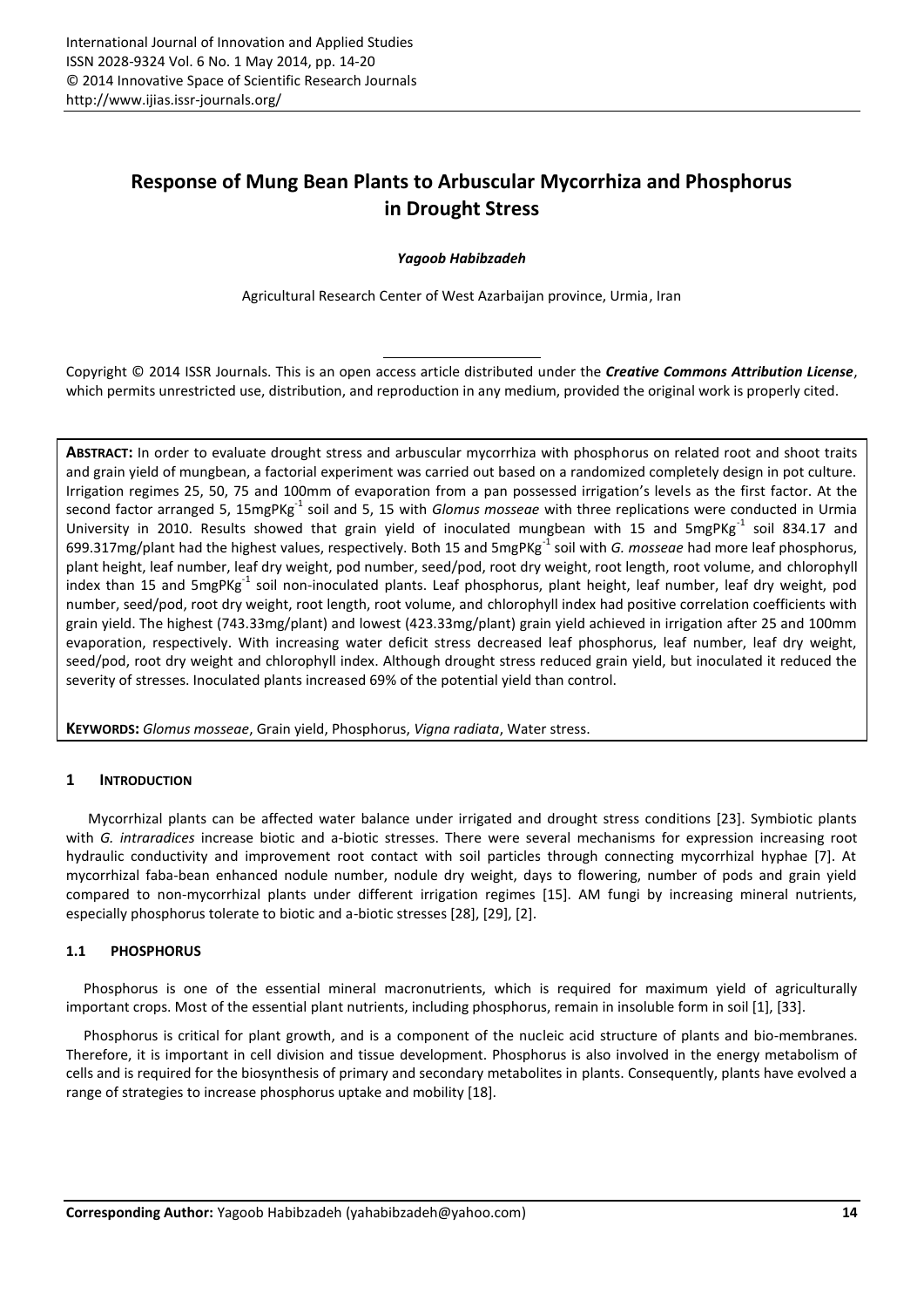#### **1.2 MYCORRHIZAE AND DROUGHT STRESS**

Inoculated plants with arbuscular mycorrhizal (AM) fungi can improve crop production under drought stress conditions [3], [4]. Several studies demonstrated that the symbiotic relationship between AM fungi and the roots of plants increased drought resistance in host plants [6], [24], [29], [26]. Mycorrhiza is a symbiotic fungus that caused beneficial relationship between soil and plant. Increasing of water absorption and nutrient (especially phosphorus) uptake by mycorrhizal hyphae can be more due to growth hyphae to the 20mm root surface than 1.5mm hairy roots [30]. Also, low root penetration compared to high hyphae penetration into cracks and pores of soil. Hyphae of fungus infiltrate into the soil where the roots are unable to penetrate. Speed of inorganic phosphate into the hyphae was 2cm/h which is several times higher than diffusion in the soil [21], [23], [24].

The rate of photosynthesis improved due to more phosphorous absorption and chlorophyll content in mycorrhizal pepper plants [10]. In mycorrhizal mung bean plants, grain yield, leaf phosphorus and ecosystem water use efficiency were improved compared with the non-mycorrhizal plants. Two species of mycorrhiza, *G. mosseae* and *G. intraradices* significantly improved the grain yield and reduced the water-deficit stress in the field [13]. AM symbiosis of corn plants by improving water absorbing, changing water relations, expanding root system, improving plant nutrition and increasing plant metabolism tolerated to water deficit [8]. At mycorrhizal sesame enhanced roots through increasing volume and dry weight of root [9]. In another experiment, lavender plants inoculated with *G. mosseae* expanded roots 35% [19].

The aim of this study was to evaluate the effect of *G. mosseae* with phosphorus, on grain yield, root and shoot traits of mung bean plants under different levels of irrigation.

### **2 MATERIALS AND METHODS**

### **2.1 EXPERIMENTAL LOCATION**

A trial was conducted in the Agricultural Faculty of Urmia University in Iran. The experiment located in longitude 37°, 39' north, latitude 44°, 58′ east and 1365m altitude. Environmental conditions of the experimental site, including the highest and lowest temperatures and humidity, sum of sunny hours, daily and monthly solar radiation and potential evapo-transpiration of the study are shown in Table 1. Some physicochemical properties of soil, which is used in 240 pots were determined (Table 2).

### **2.2 EXPERIMENTAL DESIGHN**

A factorial experiment based on a randomized completely design carried out with three replications. Irrigation regimes with four levels of 25, 50, 75 and 100 mm of evaporation from a Class A pan and inoculation mycorrizal mungbean (*Vigna radiata* L.) cultivar NM92 with four levels, including 5, 15 mg P Kg-1 soil and 5, 15 with *Glomus mosseae* of mycorrhiza species arranged as the first and second factors, respectively. Each plot consists 5 pots which all was 240 pots. Depth and diameter of pots were 22 cm which filled with 7kg of soil. Seeds of the mung bean cultivar NM92 were provided by the Agricultural Research Station of Dezfol. A species of AM fungi used in this study was *G. mosseae*, which were produced on maize (Zea mays L.) host plants by Dr. E.M. Goltapeh at Tarbiat Modarres University, Tehran, Iran. The mycorrhizal inoculum was placed in the holes (30 g per hole) below the mungbean seeds and lightly covering with soil from the hole on the day of planting. For non-mycorrhizal control plants were sown with no inoculation. Seeds were sown on 29 June 2010 into a Sandy loam soil with pH 7.65 and 2.4 mg kg<sup>-1</sup> of P. At three primary leaf stage were applied irrigation regimes. Total water consumption during the growing season was 84, 51, 39 and 27 liters at per pot for irrigations of 25, 50, 75 and 100 mm of evaporation from a Class A pan, respectively. Root and shoot dry weights were determined after drying samples in oven 72°C. Length and volume of roots measured from 10 randomly selected plants at the end of the growing season. Chlorophyll index was determined *in vivo* using a Minolta SPAD CCM-200 Chlorophyll-meter featuring integrated data logger. Grain yield recorded from all pots of each treatment. At the maturity time, the percentage of colonization of mung bean roots by AM fungi was determined on 15 plants per experimental unit. Root colonization was measured in fresh roots cleared in 10% KOH for 10 min at 90°C and stained in 0.05% lactic acid–glycerol–Trypan Blue [22]. The percentage of root colonization by arbuscular mycorrhizal fungi was microscopically determined using the grid line intersection method [11]. To measure leaf phosphorus, dried leaves were milled, digested, and analyzed as described by Watanabe and Olsen [31] and Ohnishi et al. [20]. The method described for phosphorus involves drying, homogenization, and combustion (4 h at 500°C) of the leaf sample. The plant ashes (5 mg) are digested in 1 ml of concentrated HCl. The samples are then filtered, and total phosphorus is quantified as PO<sub>4</sub><sup>-</sup> using the ascorbic acid method [31] . The amount of PO<sub>4</sub><sup>-</sup> in solution was determined colorimetrically at 882 nm [12].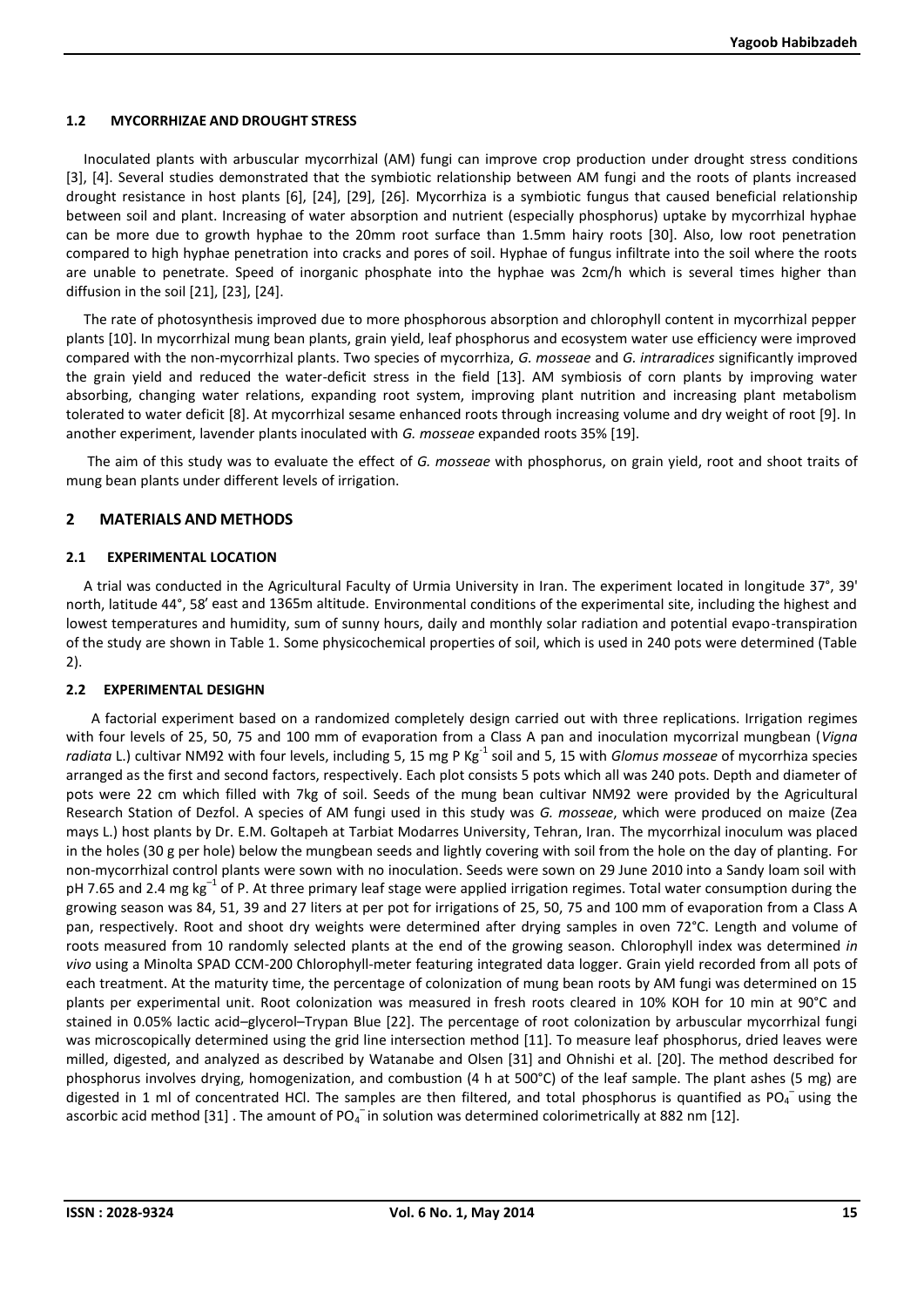### **2.3 STATISTICAL ANALYSIS**

Analysis of variance of the data was performed using MSTATC software. The effects of irrigations, application of mycorrhizae and phosphorus were analyzed by ANOVA and the means compared with the Duncan's Multiple Range test (P ≤ 0.05).

# **3 RESULTS AND DISCUSSION**

Different levels of irrigations and mycorrhizae with phosphorus for traits of leaf phosphorus, leaf number, leaf dry weight, seed/pod, root dry weight, chlorophyll index and grain yield were significant differences (Table 3).

# **3.1 RELATED ROOT AND SHOOT TRAITS**

Colonization percentage of *G. mosseae* reduced with increasing water stress and phosphorus. Variations of this trait were from %29.24 to %48.79. Treatment of *G. mosseae* with 15 mg P Kg<sup>-1</sup> soil had the most plant height (21.63cm), leaf number (9.61), leaf dry weight (0.32g), pod number (2.69), root dry weight (0.19g), root length (23.61cm), root volume (0.45cm<sup>3</sup>), and chlorophyll index (75.75) (Table 4). Chlorophyll index, dry weight of roots and leaves decreased with severe stress. Irrigation levels of 25 and 100 mm of evaporation from a Class A pan were 70.64, 0.19g, 0.33g and 53.56, 0.11g, 5.80g values of them, respectively. Leaf number and seed/pod in 25, 50 and 75 mm of evaporation from a Class A pan were the same group, but at 100 mm of evaporation were reduced (Table 5). Expanded roots of mychorrhizal plants enhanced root area. Therefore, water uptake in mycorrhizal plants was due to more root expansion than control [14]. Mycorrhizal corn plants through the expanding root system, improving hydraulic conductivity and water uptake increase drought tolerance [8]. In lavender inoculated plants with *G. mosseae* improved root growth (35%) than control [19].

# **3.2 OSMOTIC COMPONENTS**

Phosphorus accumulation in leaves of inoculated plants at both *G. mosseae* with 15 and 5 mg P Kg<sup>-1</sup> soil was higher (236.28 and 228.62mg/100g dry leaf) than control. The highest and lowest accumulations were allocated to 25 and 100 mm of evaporation from a Class A pan with 227.23 and 194.60mg/100g dry leaf, respectively (Tables 5 and 6). Nutrient uptake under drought stress decreased through reducing transpiration, disruption of active transport systems and membrane permeability and reducing root absorption. mycorrhizal hyphae uptake fixed phosphorous where plant roots couldn't absorb [17]. Influence of AM plants on leaf phosphorus in this experiment coordinated by other researchers [5], [25], [28], [29], [2], [32].

# **3.3 GRAIN YIELD**

Grain yield in 25, 50 and 75 mm of evaporation from a Class A pan were the same group, but at 100 mm of evaporation with severe stress was reduced grain yield. *G. mosseae* with 15 mg P Kg<sup>-1</sup> soil was higher grain yield (834.17 mg/plant) than control. Grain yield of mycorrhizal plants with 5 mg P Kg<sup>-1</sup> soil was equal treatment 15 mg P Kg<sup>-1</sup> soil without inoculation with mycorrhizal plants (Tables 5 and 6). Grain yield differences in mycorrhizal treatments are related to increasing water absorption and mineral nutrients [5], [10], [15], [16], [21], [23], [27].

# **3.4 RELATIONSHIPS OF TRAITS**

Leaf phosphorus (*r* = 0.60\*\*), plant height (*r* = 0.70\*\*), leaf number (*r* = 0.70\*\*), leaf dry weight (*r* = 0.73\*\*), pod number (*r* = 0.68\*\*), seed/pod (*r* = 0.80\*\*), root dry weight (*r* = 0.69\*\*), root length (*r* = 0.51\*\*), root volume (*r* = 0.68\*\*), and chlorophyll index (*r* = 0.65\*\*) had positive correlation coefficients with grain yield. These observations indicate that plants having a higher leaf phosphorus, leaf dry weight, root dry weight and seed/pod produce higher grain yield.

# **4 CONCLUSION**

Inoculated plants with *G. mosseae* showed more leaf phosphorus, plant height, leaf number, leaf dry weight, pod number, seed/pod, root dry weight, root length, root volume, and chlorophyll index than control. With decreasing water deficit stress, increased leaf phosphorus, leaf number, leaf dry weight, seed/pod, root dry weight and chlorophyll index and consequently will lead to increase grain yield. Relationships between traits showed that with increasing leaf phosphorus, root dry weight, leaf dry weight and seed/pod in inoculated mycorrhizal mung bean plants enhanced grain yield. The overall results of this study showed that in low amounts of soil phosphorus (5 mg P Kg<sup>-1</sup> soil), mycorrhiza can be functionally equivalent with 15 mg P Kg-1 soil non-mycorrhizal plants. Therefore recommended in areas with low P soil content, *G. mosseae* of mycorrhizal species be used as a biological fertilizer in mung bean plants.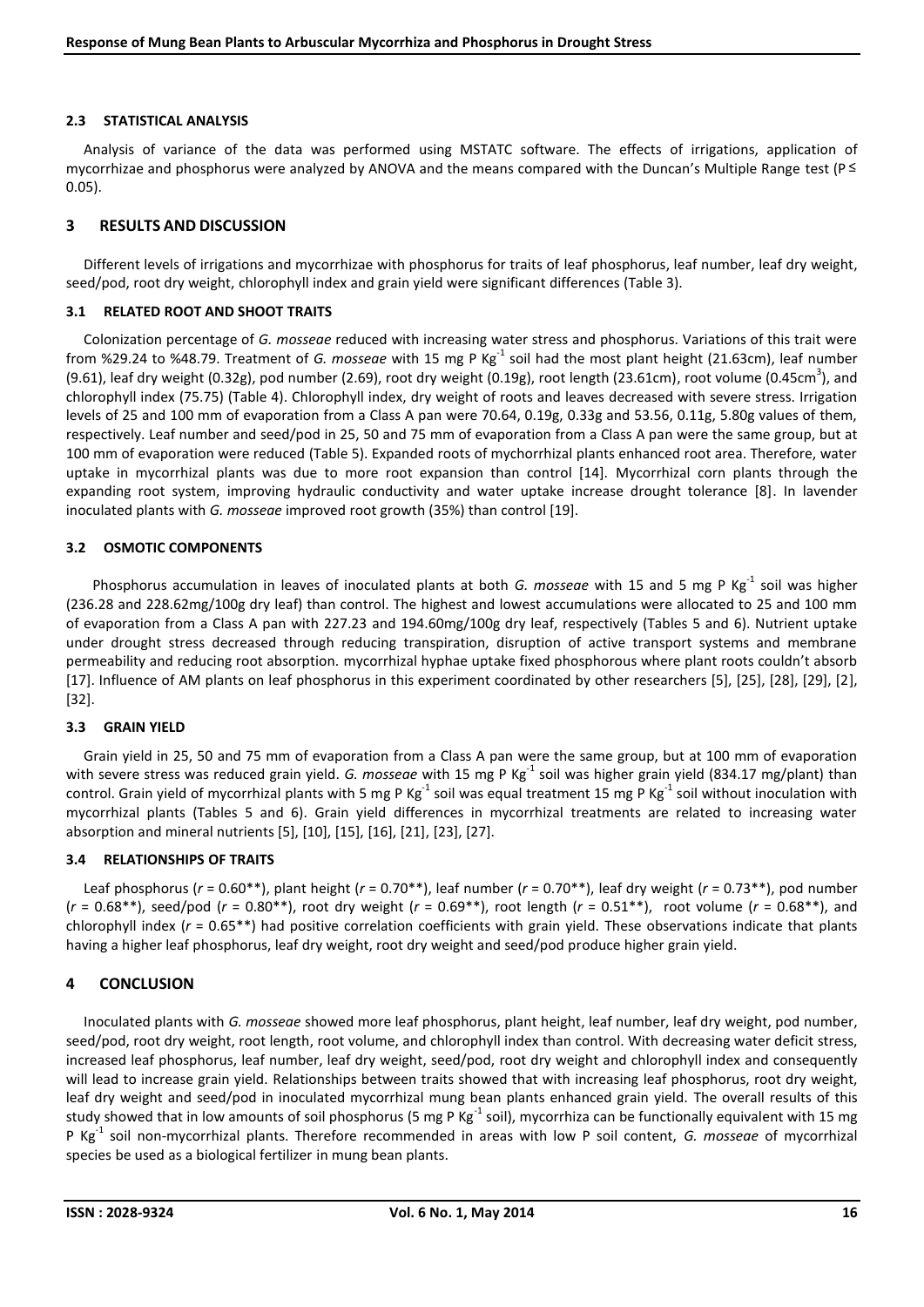#### **ACKNOWLEDGEMENT**

I sincerely acknowledge the unrelenting supervisory role played by Dr Jalal Jalilian during the entire duration of the project.

#### **REFERENCES**

- [1] M. H. Abd-Alla, "Phosphatases and the Utilization of Organic Phosphorus by *Rhizobium leguminosarum* biovar *viceae*" *Applied Microbiology*, vol.18, pp. 294-296, 1994.
- [2] M. H. Abd-Alla, S. A. Omar, and S. Karanxha, "The Impact of Pesticides on Arbuscular Mycorrhizal and Nitrogen-Fixing Symbiosis in Legumes", *Applied Soil Ecology*, vol.14, pp. 191–200, 2000.
- [3] G. N. Al-Karaki, and A. Al-Raddad, "Effects of Arbuscular Mycorrhizal Fungi and Drought Stress on Growth and Nutrient Uptake of two Wheat Genotypes Differing in Drought Resistance", *Mycorrhiza*, vol. 7, pp. 83–88, 1997.
- [4] G. N. Al-Karaki, and R. B. Clark, "Growth, Mineral Acquisition and Water Use by Mycorrhizal Wheat Grown Under Water Stress", *Journal of Plant Nutrition*, vol. 21, pp. 263–276, 1998.
- [5] G. N. Al-Karaki, B. McMichael, and J. Zak, "Field Response of Wheat to Arbuscular Mycorrhizal Fungi and Drought Stress", *Mycorrhiza*, vol. 14, pp. 263–269, 2004.
- [6] R. M. Augé, "Water Relations, Drought and Vesicular-Arbuscular Mycorrhizal Symbiosis. *Mycorrhiza*, vol. 11, pp. 3–42, 2001.
- [7] R. M. Auge, "Arbuscular Mycorrhizae and Soil/Plant Water Relations", *Canadian Journal of Soil Science*, vol. 84, pp. 373– 381, 2004.
- [8] C. R. Boomsma, and T.J. Vyn, "Mize Drought Tolerance: Potential Importants through Arbuscular Mycorrhizal Symbiosis", *Field Crops Research,* vol. 108, pp. 14-31, 2008.
- [9] S. Boureima, M. Diouf, T. A. Diop, M. Diatta, E. M. Leye, F. Ndiaye, and D. Seck, "Effects of Arbuscular Mycorrhizal Inocolation on the Growth and the Development of Sesame (*Sesamum indicum* L.)", *African Journal of Agricultural Research*,vol. 3, pp. 234-238, 2007.
- [10] S. Demir, "Influence of Arbuscular Mycorrhiza on some Physiological' Growth Parameters of Pepper", *Turkish Journal of Biologist*, vol. 28, pp. 85-90, 2004.
- [11] M. Giovannetti, and B. Mosse, "An Evaluation of Techniques for Measuring Vesicular Arbuscular Mycorrhizal Infection in Roots", *New Phytologist*, vol. 84, pp. 489–500, 1980.
- [12] Graca, Barlocher, and Gessner, *Methods to study litter decomposition: A practical guide*, Springer-Verlag, Dordrecht, the Netherlands, 329 p., 2005.
- [13] Y. Habibzadeh, A. R. Pirzad, M. R. Zardashti, J. Jalilian, and O. Eini, "Effects of Arbuscular Mycorrhizal Fungi on Seed and Protein Yield under Water-Deficit Stress in MungBean", *Agronomy Journal*, vol. 105, pp. 79–84, 2013.
- [14] R. S. Huang, W. K. Smith, and R. S. Yost, "Influence of Vesicular-Arbuscular Mycorrhiza on Growth, Water Relations, and Leaf Orientation in *Leucaena leucocephala* Lam. De Wit", *New Phytologist*, vol. 99, pp. 229–243, 1985.
- [15] E. A. Faisal, O. Y. Samia, and A. E. E. Elsiddig, "Effects of Mycorrhizal Inoculation and Phosphorus Application on the Nodulation, Mycorrhizal Infection and Yield Components of *Faba Bean* Grown under two Different Watering Regimes", *University of Khartoum Journal Agricultural Science*, vol. 8, pp. 107-116, 2000.
- [16] C. Kaya, D. Higgs, K H. irnak, and I. Tas, "Mycorrhizal Colonization Improves Fruit Yield and Water Use Efficiency in Watermelon (*Citrullus lanatus* Thunb.) Grown under Well-Watered and Water-Stressed Conditions". *Plant and Soil*, vol. 253, pp. 287-292, 2003.
- [17] J. LU, M. LIU, Y. Mao, and L. Shen, "Effects of Vesicular-Arbuscular Mycorrhizae on the Drought Resistance of Wild Jujube (*Zizyphs spinosus* HU) Seedlings", *Front Agricultural China*, vol. 1, pp. 468-471, 2007.
- [18] Marschner, *Mineral Nutrition of Higher Plants*, London: Academic Press, 1996.
- [19] A. Marulanda, R. Porcel, M. Barea, and R. Azcon, "Drought Tolerance and Antioxidant Activities in Laventies in Lavender Plants Colonized by Native Drought-Tolerant or Drought-Sensitive *Glomus* species", *Microbial Ecology*, vol. 54, pp. 543- 552, 2007.
- [20] T. Ohnishi, R. S. Gall, and M. L. Mayer, "An Improved Assay of Inorganic Phosphate in the Presence of Extralabile Phosphate Compounds: Application to the ATPase Assay in the Presence of Phosphocreatine", *Anal Biochemistry*, vol. 69, pp. 261–267, 1975.
- [21] S. Pelletier, and J. Dionne, "Inoculation Rate of Arbuscular Mycorrhizal Fungi *Glomus intraradices* and *Glomus etunicatum* Affects Establishment of Landscape Turf with no Iirrigation or Fertilizer Inputs", *Crop Science*, vol. 44, pp. 335-338, 2004.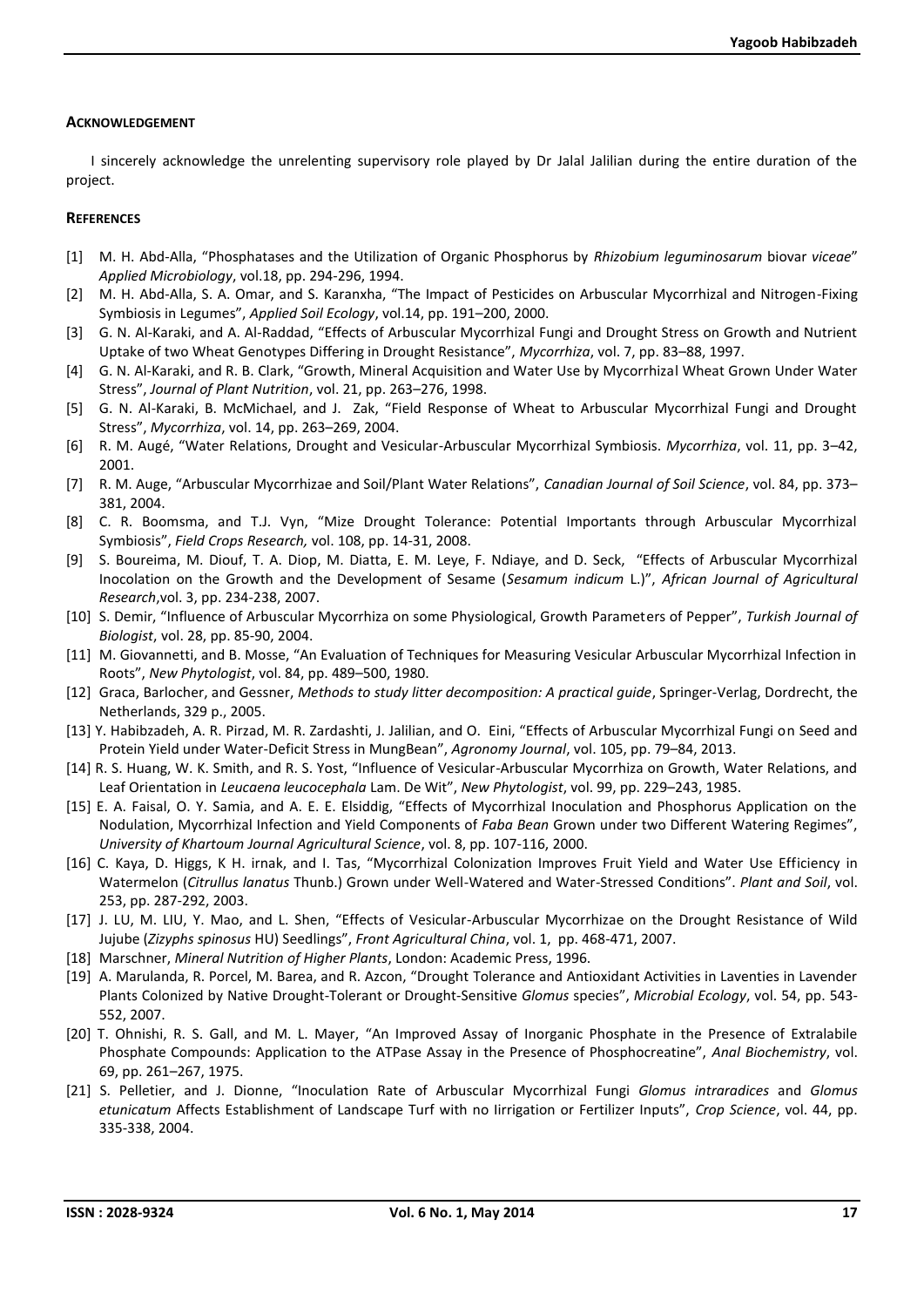- [22] J. M. Phillips, and D. S. Hayman, "Improved Procedures for Clearing Roots and Staining Parasitic and Vesicular Arbuscular Mycorrhizal Fungi for Rapid Assessment of Infection", *Transactions of the British Mycological* Society, vol. 55, pp. 158–161, 1970.
- [23] M. Robert, "Water Relations, Drought and Vesicular Arbuscular Mycorrhizal Symbiosis", Springer-Verlag, *Mycorrhiza*, vol. 11, pp. 3-42, 2001.
- [24] J. M. Ruiz-Lozano, "Arbuscular Mycorrhizal Symbiosis and Alleviation of Osmotic Stress. New Perspectives for Molecular Studies", *Mycorrhiza*, vol. 13, pp. 309–317, 2003.
- [25] J. M. Ruiz-Lozano, R. Azon, and M. Gomez, "Effects of Arbuscular- Mycorrhizal *Glomus* Species on Drought Tolerance: Physiological and Nutritional Plant Responses", *Applied and Environmental Microbiology*, vol. 61, pp. 456–460, 1995.
- [26] Ruiz-Lozano, J. M., and Aroca, R., *Modulation of aquaporin genes by the arbuscular mycorrhizal symbiosis in relation to osmotic stress tolerance*, In: Seckbach J, Grube M (eds) Symbiosesand stress: joint ventures in biology, cellular origin, life in extreme habitats and astrobiology.Springer Science, Business Media, Dordrecht, pp. 359–374, 2010.
- [27] M. J. Sanchez-Blanco, T. Ferrandez, M. A. Morales, A. Morte,and J. J. Alarcon, "Variations in Water Status, Gas Exchange, and Growth in *Rosmarinus officinalis* Plants Infected with *Glomus deserticola* under Drought Conditions", *Journal Plant Physiology*, vol. 161, pp. 675–682, 2004.
- [28] R. J. H. Sawers, C. Gutjahr, and U. Paszkowski, "Cereal Mycorrhiza: an Ancient Symbiosis in Modern Agriculture", *Trend Plant Science*, vol. 13, pp. 93–97, 2008.
- [29] S. E. Smith, and D. J. Read, "Mycorrhizal symbiosis", 3rd ed. *Academic Press*, London, 2008
- [30] Sylvia, D. M., and Williams, S. E., *Vesicular-arbuscular mycorrhizal and environmental stress*, pp.101-124, In: mycorrhizae in sustainable agriculture, ASA Special Publication no. 54, ASA, CSSA, SSSA, Madison, WI, 1992.
- [31] F. S. Watanabe, and S. R. Olsen, "Test of an Ascorbic Acid Method for Determining Phosphorus in Water and NaHCO3 Extracts from Soil", *Proceedings -Soil Science Society of America*, vol. 29, pp. 677–678, 1965.
- [32] Q. Wu, and R. Xia, "The Relation Between Vesicular Arbuscular Mycorrhizae and wWater Metabolism in Plants", *Chinese Agricultural Science of Bulletin*, vol. 20, pp. 188-192, 2004.
- [33] Yadav, K. S., and Dadarwal, K. R., *Phosphate solubilization and mobilization through soil microorganisms*, In: Biotechnological Approaches in Soil Microorganisms for Sustainable Crop Production, Dadarwal, R. K. ed., Scientific Publishers, Jodhpur, India. pp. 293-308, 1997.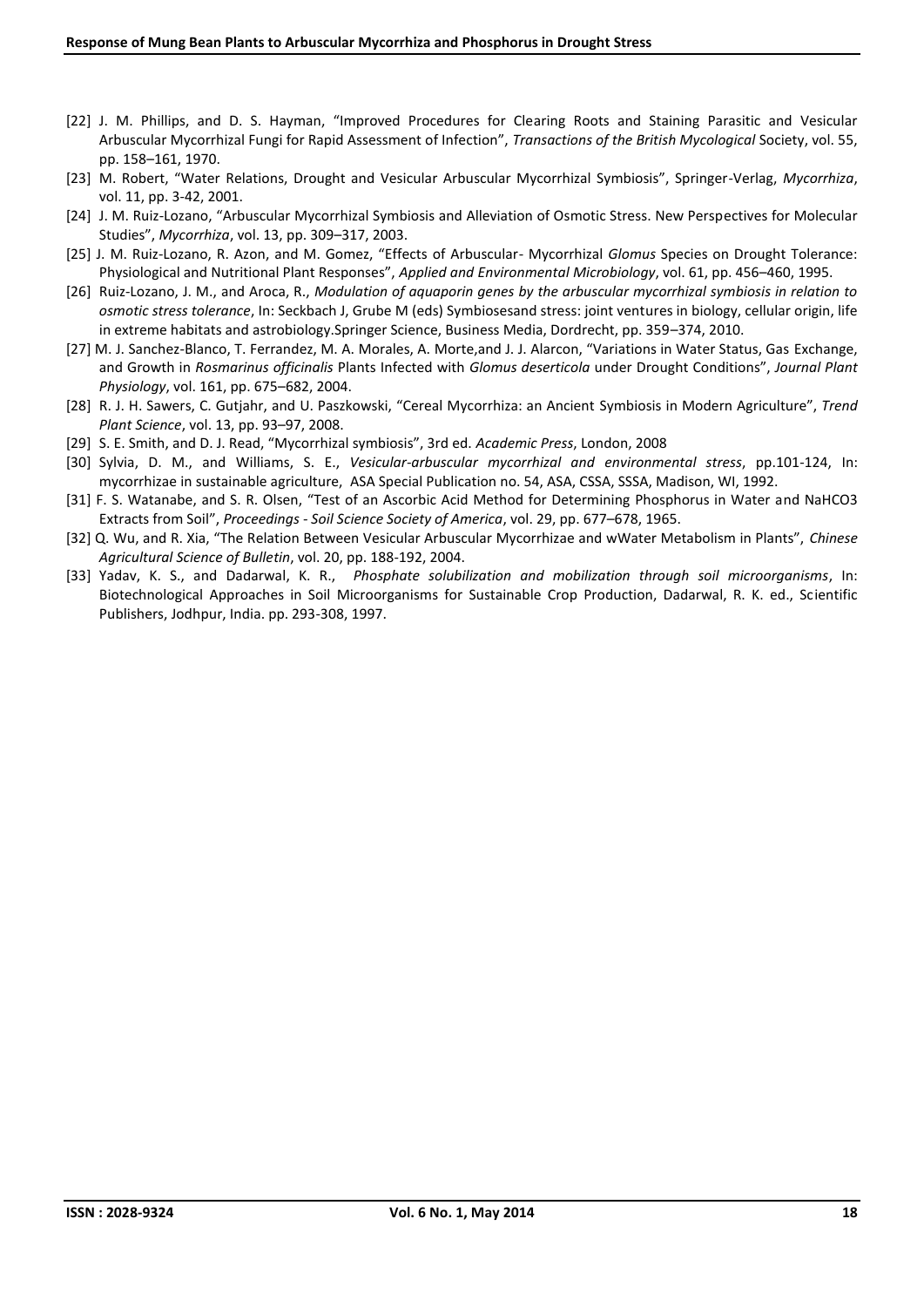#### **ANNEXE**

#### *Table 1. Environmental condition at the experimental site during summer 2010*

| Parameter                                       | June  | July  | August | September |
|-------------------------------------------------|-------|-------|--------|-----------|
| Highest temperature (°C)                        | 32.4  | 37.9  | 38.0   | 32.6      |
| Lowest temperature (°C)                         | 5.2   | 9.7   | 10.1   | 7.9       |
| Highest relative humidity (%)                   | 76    | 65    | 65     | 81        |
| Lowest relative humidity (%)                    | 29    | 21    | 18     | 28        |
| Sum of sunny hours (no.)                        | 360   | 389   | 362    | 325       |
| Solar radiation (MJ $m^{-2} d^{-1}$ )           | 27.6  | 28.1  | 25.3   | 21.2      |
| Solar radiation (MJ $m^{-2}$ mo <sup>-1</sup> ) | 828.0 | 871.0 | 784.3  | 636.0     |
| Potential evapo-transpiration (mm $mo^{-1}$ )   | 215   | 275   | 236    | 175       |

#### *Table 2. Some soil physico-chemical characteristics*

| Saturation (%) | Electrical conductivity (Ds m <sup>-</sup> | PH   | Organic carbon | Phosphorus     | Potassium | Soil       |
|----------------|--------------------------------------------|------|----------------|----------------|-----------|------------|
|                |                                            |      | (%             | . .<br>(Mg kg) | (Mg kg    | texture    |
| 29             | <b></b>                                    | כס.י | 0.20           | . .            | Ωľ        | Sandy Ioam |

#### *Table 3. Mean squares traits of mung bean affected by mycorrhizal infection with phosphorus under different irrigation regimes*

| S.O.V            | df                       |                |                    |                 |                |                    |               | Mean squares |                    |                |                |                      |
|------------------|--------------------------|----------------|--------------------|-----------------|----------------|--------------------|---------------|--------------|--------------------|----------------|----------------|----------------------|
|                  |                          | Grain<br>vield | Leaf<br>phosphorus | Plant<br>height | Leaf<br>number | Leaf dry<br>weight | Pod<br>number | Seed/pod     | Root dry<br>weight | Root<br>length | Root<br>volume | Chlorophyll<br>index |
| Irrigation (I)   |                          | $0.19**$       | 3486.07**          | 8.14            | $21.93**$      | $0.044**$          | 0.17          | $15.97**$    | $0.015**$          | 28.10          | 0.018          | 613.68**             |
| Mycorrhizae      |                          | $0.58**$       | 6456.79**          | 74.63**         | 30.58**        | $0.043**$          | $3.56**$      | $16.46**$    | $0.015**$          | $104.41**$     | $0.127**$      | 1858.24**            |
| (M)<br>$^{+}$    |                          |                |                    |                 |                |                    |               |              |                    |                |                |                      |
| Phosphorus(P)    |                          |                |                    |                 |                |                    |               |              |                    |                |                |                      |
| $M$ P $\times$ I | 6                        | 0.02           | 622.94             | 0.36            | 0.32           | 0.001              | 0.12          | 0.42         | 0.001              | 2.24           | 0.004          | 32.38                |
| Error            | 24                       | 0.02           | 753.20             | 4.91            | 1.59           | 0.002              | 0.17          | 0.92         | 0.001              | 7.45           | 0.004          | 126.234              |
| CV(%)            | $\overline{\phantom{0}}$ | 5.87           | 12.80              | 11.79           | 16.41          | 16.41              | 21.00         | 19.56        | 16.07              | 13.53          | 17.26          | 18.32                |

*\* Significant at the 5% probability level.*

*\*\* Significant at the 1% probability level.*

#### *Table 5. Means comparison of mung bean traits by mycorrhizae with phosphorus*

| Mycorrhizal<br>Symbiosis +<br>phosphorus<br>$(mg P kg-1 soil)$ | Grain<br>vield<br>(mg/plant) | Leaf<br>phosphorus<br>(mg/100g<br>dry leaf) | Plant<br>height<br>(cm) | Leaf<br>number | Leaf<br>drv<br>weight<br>(g) | Pod<br>number     | Seed/pod           | Root<br>dry<br>weight<br>(g) | Root<br>length<br>(cm) | Root<br>volume<br>$\text{(cm}^3)$ | Chlorophyll<br>index |
|----------------------------------------------------------------|------------------------------|---------------------------------------------|-------------------------|----------------|------------------------------|-------------------|--------------------|------------------------------|------------------------|-----------------------------------|----------------------|
|                                                                | 337.50c                      | 184.52b                                     | 15.75c                  | 5.90c          | 0.18c                        | 1.42c             | 3.57c              | 0.11c                        | 16.68c                 | 0.22c                             | 47.36c               |
| 15                                                             | 567.50b                      | 208.02ab                                    | 18.08 <sub>bc</sub>     | 7.01bc         | 0.24 <sub>b</sub>            | 1.74bc            | 4.53 <sub>bc</sub> | 0.15 <sub>b</sub>            | 19.18 <sub>bc</sub>    | 0.33 <sub>b</sub>                 | 55.58 <sub>bc</sub>  |
| Glomus mossege +5                                              | 699.17b                      | 228.62a                                     | 19.71ab                 | 8.21ab         | 0.29ab                       | 2.10 <sub>b</sub> | 6.37a              | 0.17ab                       | 21.22b                 | 0.41a                             | 66.67ab              |
| G. $mosseee + 15$                                              | 834.17a                      | 236.28a                                     | 21.63a                  | 9.61a          | 0.32a                        | 2.69a             | 5.16b              | 0.19a                        | 23.61a                 | 0.45a                             | 75.75a               |

*Means followed by the same letter(s) in each column are not significant differences*

### *Table 6. Means comparison of mung bean traits by irrigation regimes*

| Irrigation<br>regimes | Grain<br>vield<br>(mg/plant) | Leaf<br>phosphorus<br>(mg/100g<br>dry leaf) | Plant<br>height<br>(cm) | Leaf<br>number | Leaf drv<br>weight<br>(g/plant) | Pod<br>number            | Seed/pod          | Root drv<br>weight<br>(g/plant) | Root<br>length<br>(cm)   | Root<br>volume<br>(cm')  | Chlorophyll<br>index |
|-----------------------|------------------------------|---------------------------------------------|-------------------------|----------------|---------------------------------|--------------------------|-------------------|---------------------------------|--------------------------|--------------------------|----------------------|
| 25                    | 743.33a                      | 227.23ab                                    | ۰                       | 8.85a          | 0.33a                           | ۰                        | 36.05a            | 0.19a                           | $\overline{\phantom{a}}$ | ۰                        | 70.64a               |
| 50                    | 667.50a                      | 229.88a                                     |                         | 8.44a          | 0.28a                           | ۰                        | 5.62a             | 0.16ab                          | $\sim$                   | $\overline{\phantom{a}}$ | 62.19ab              |
| 75                    | 604.17a                      | 205.28ab                                    | ۰                       | 7.64a          | 0.22 <sub>b</sub>               | ۰                        | 4.46a             | 0.14c                           | -                        | ۰                        | 58.97ab              |
| 100                   | 423.33b                      | 194.60b                                     |                         | 5.80b          | 0.19 <sub>b</sub>               | $\overline{\phantom{a}}$ | 3.50 <sub>b</sub> | 0.11c                           | $\overline{\phantom{a}}$ |                          | 53.56b               |

*Means followed by the same letter(s) in each column are not significant differences*